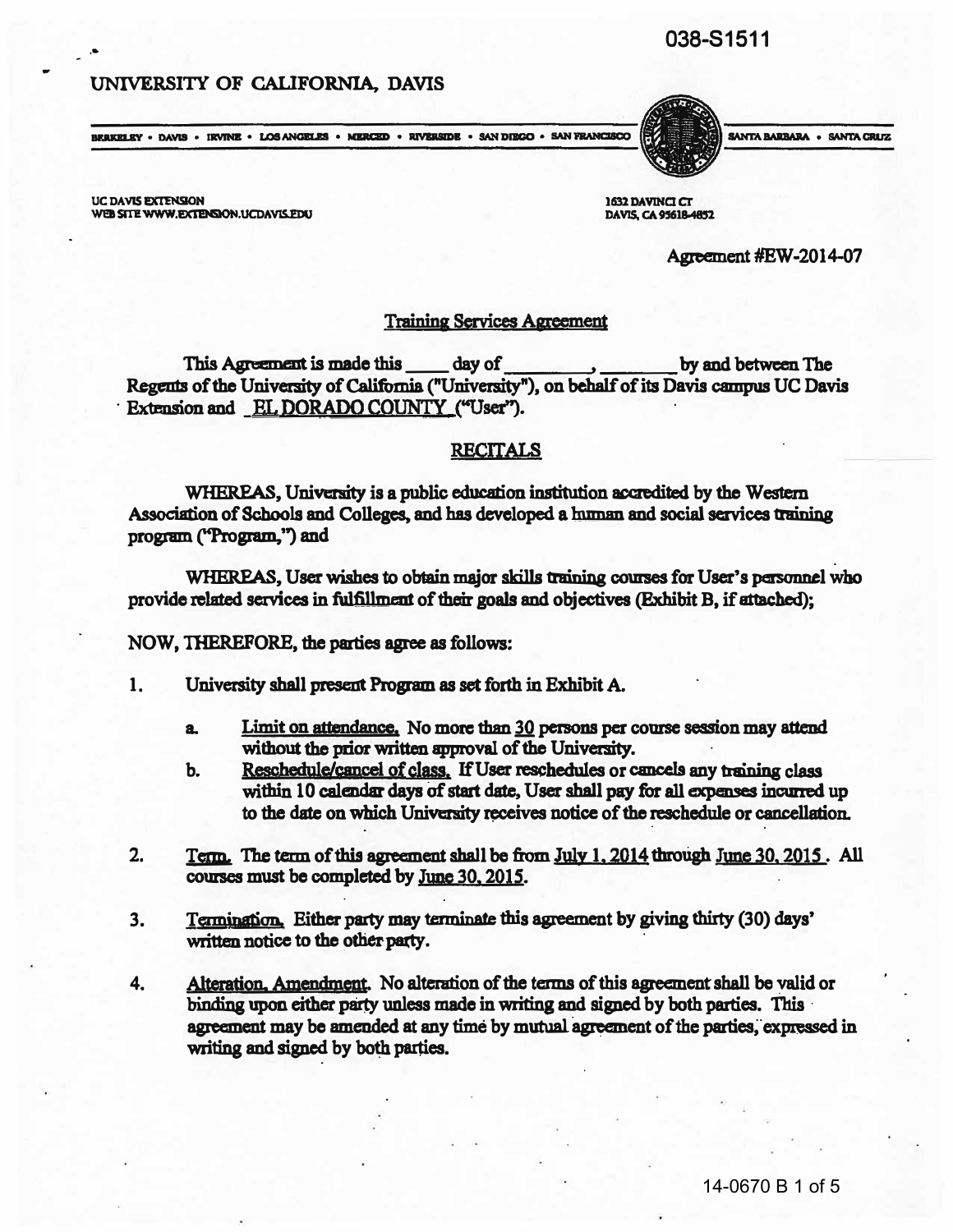- 5. Fee & Payment. User shall pay University as set forth in Exhibit A. University will invoice User in arrears no more often than monthly for training completed. User shall pay University within thirty days (30) of User's receipt of University invoice. Failure to pay within thirty days may be deemed a material breach of this agreement and good cause for termination.
- 6. Indemnification. Each party shall defend, indemnify and hold the other party, its officers, employees and agents harmless from and against any and all liability, loss, expense including reasonable attorneys' fees, or claims for injury or damages arising out of the performance of this Agreement but only in proportion to and to the extent such liability, loss, expense, attorneys' fees, or claims for injury or damages are caused by or result from the negligent or intentional acts or omissions of the indemnifying party, its officers, agents, or employees.

7. Insurance. University is self-insured under California law. University shall maintain this program of self-insurance throughout the term of this Agreement with retentions as follows:

- a. General Liability (and professional liability) coverage with a per occurrence limit of a minimum of one million dollars (\$1,000,000).
- b. Auto Liability including non-owned automobiles, with a minimums as follows:

| 1) | Bodily injury      |             |
|----|--------------------|-------------|
|    | Per person<br>a)   | \$1,000,000 |
|    | Per accident<br>b) | \$1,000,000 |
| 2) | Property damage    | \$1,000,000 |

- c. Workers Compensation insurance in accordance with California state law.
- d. Employer's Liability coverage in the amount of one million dollars (\$1,000,000).

If requested by User in writing University shall provide, upon receipt of a fully-executed Agreement, a Certificate of Self-Insurance naming User, its officers, agents, and employees, individually and collectively as additional insured (except for Worker's Compensation Insurance) for services provided under this Agreement.

Coverage shall apply as primary insurance and any other insurance or self-insurance maintained by the User, its officers, agents, and employees should be excess only. This insurance shall not be canceled or changed without a minimum of thirty (30) days advance, written notice given to User.

8. Confidentiality of information about individuals. University agrees to safeguard names and addresses of individuals received through the performance of this agreement in accordance with Welfare and Institution Code Section 10850.

9. Use of University name. User shall not use the name of the University in any form or manner in advertisements, reports or other information released to the public without the prior written approval of University.

2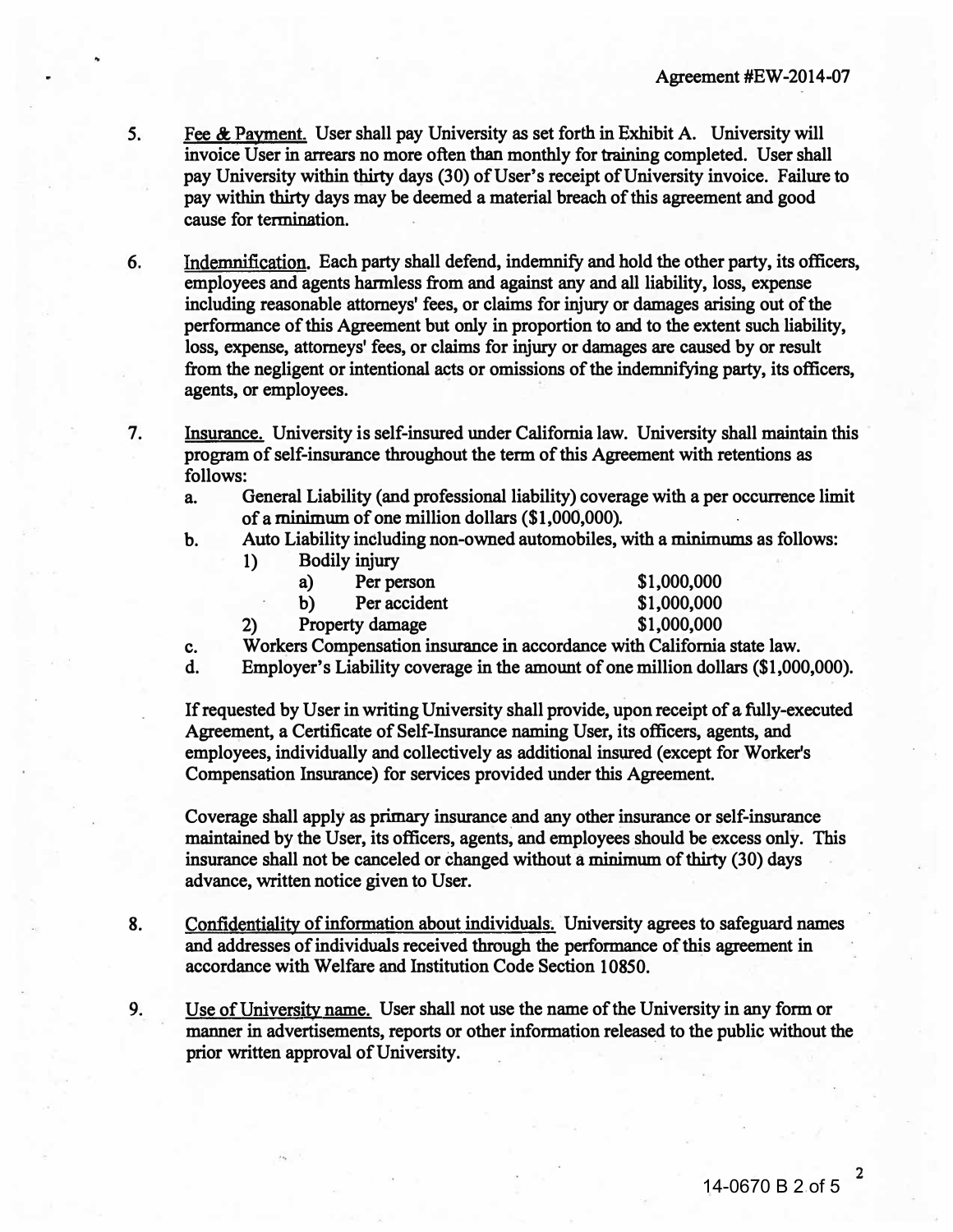- 10. Relationship of parties. It is expressly understood and agreed that this agreement is not intended and shall not be construed to create the relationship of agent, servant, employee, partnership, joint venture or association between the parties.
- 11. Notice addresses. All notices under this agreement shall be effective only if made in writing and delivered by personal service or by mail and addressed as follows. Either party may, by written notice to the other, change its own mailing address.

### University:

User:

Financial Services UC Davis Extension 1333 Research Park Drive Davis, CA 95618

El Dorado County Department of Human Services . 3057 Briw Road, Suite B Placerville, CA 95667

Additional University:

Center for Human Services UC Davis Extension 1632 DaVinci Ct Davis, CA 95618

#### Additional County:

(If Applicable)

12. Force majeure. In the event that performance by a party is rendered impossible by reason of strikes, lockouts, labor disputes, acts of God, governmental restrictions, regulations or other causes beyond the reasonable control of that party, performance shall be excused for a period commensurate with the period of impossibility.

University is a land-grant institution with a mission of teaching, research, public service and patient care, and it is required to recover the full cost of providing services to non-University entities such as User, and as a non-profit entity, makes no profit. Therefore, . University does not have reserves from which to pay for expenditures made on behalf of User for which it is not reimbursed. In the event of a force majeure, User shall be responsible for payment of all expenses incurred to the Point at which University gives or receives notice of the impossibility. If the impossibility becomes permanent, University will make best efforts to cancel or mitigate all outstanding financial commitments, and User shall be responsible for the cost of any remaining obligations.

- 13. Assignment. This Agreement shall be binding upon the successors and assigns of the parties. Neither party may assign the Agreement without the prior written permission of the other party.
- 14. Nondiscrimination. University agrees not to discriminate in the provision of service under this agreement on the basis of race; color; religion; marital status; national origin; ancestry; sex; sexual orientation; physical or mental handicap; medical condition; .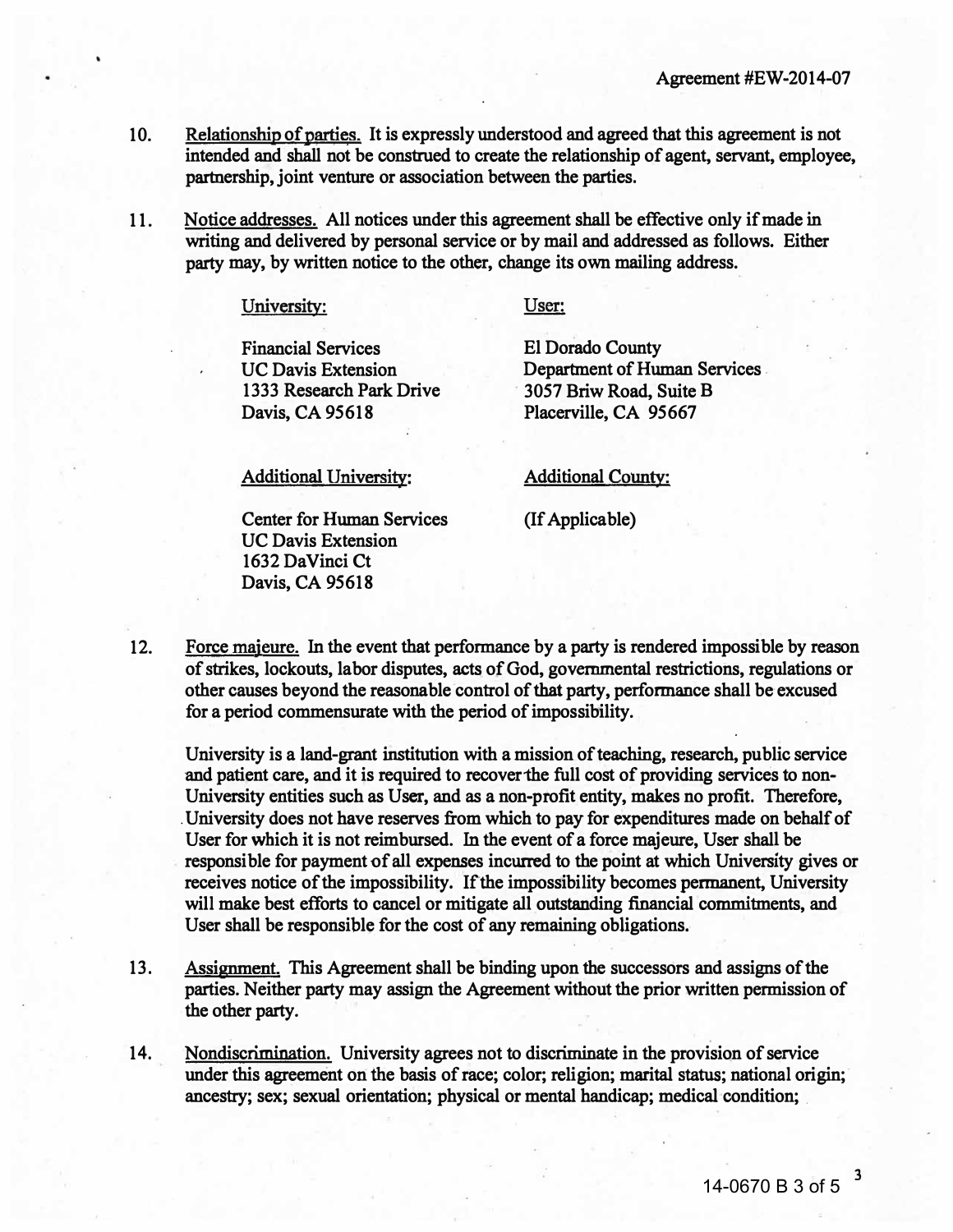political affiliation; status as a Vietnam-era veteran or disabled veteran; or, within the limits imposed by law or University regulations, because of age or citizenship. University is an affirmative action/equal opportunity employer.

- 15. Conflict of Interest. The parties to this Agreement have read and are aware of the provisions of Government Code section 1090 et seq. and section 87100 relating to conflict of interest of public officers and employees. University represents that it is unaware of any financial or economic interest of any public officer of employee of User relating to this Agreement. It is further understood and agreed that if such a financial interest does exist at the inception of this Agreement, User may immediately terminate this Agreement by giving written notice.
- 16. Waiver of Rights. No delay or failure of either party in exercising any right, and no partial or single exercise of any right, shall be deemed to constitute a waiver of that right or any other right.
- 17. Headings. The headings and captions contained in this Agreement are for convenience only, and shall be of no force or effect in construing and interpreting the provisions of this Agreement.
- 18. Severability of Terms. In the event of any conflict between any provisions of this agreement and any applicable law, rule or regulation, this agreement shall be modified only to the extent necessary to eliminate the conflict and the test of the agreement shall remain unchanged and in full force and effect.
- 19. Governing law. The laws of the State of California shall govern this agreement.

. .

20. Integrated agreement. This agreement constitutes the entire understanding between the parties respecting the subject matter contained herein and supersedes any and all prior oral or written agreements regarding such subject matter.

IN WITNESS WHEREOF, this agreement has been executed as of the date first set forth above.

|              | THE REGENTS OF THE       |     |  |
|--------------|--------------------------|-----|--|
|              | UNIVERSITY OF CALIFORNIA |     |  |
| <b>By</b>    |                          | NV. |  |
| Name         |                          |     |  |
| <b>Title</b> |                          |     |  |

Date  $41414$ 

FEIN: 94-6036494

## ELDORADO COUNTY

| By    |  |
|-------|--|
| Name  |  |
| Title |  |
| Date  |  |

\_\_\_\_\_\_\_\_\_\_\_\_\_\_\_\_\_\_\_\_\_\_\_\_\_\_

4